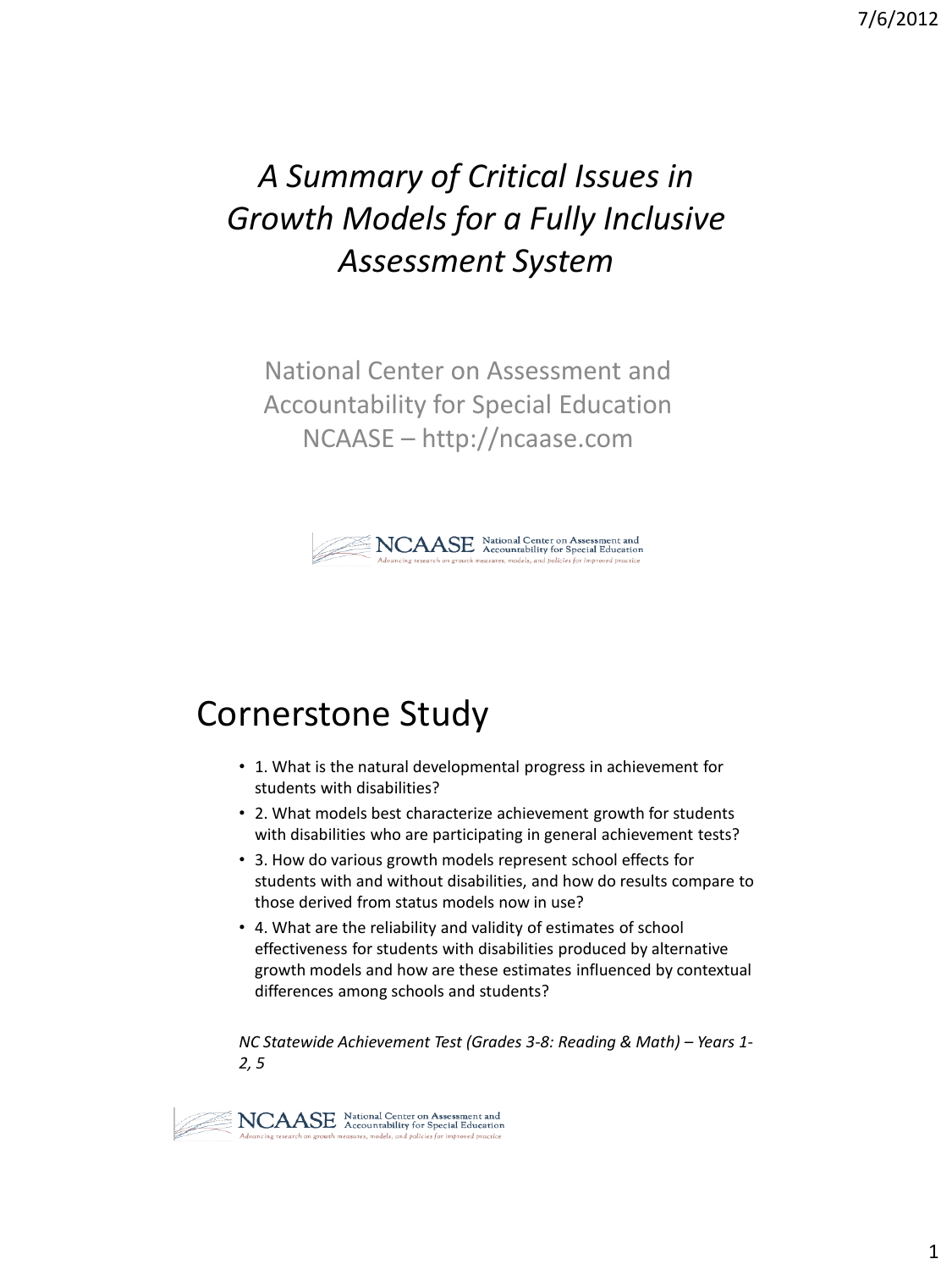# Multi-State Extension Study

- 1. What is the natural developmental progress in achievement for students with disabilities?
- 2. What models best characterize achievement growth for students with disabilities who are participating in general achievement tests?
- 3. How do various growth models represent school effects for students with and without disabilities, and how do results compare to those derived from status models now in use?
- 4. What are the reliability and validity of estimates of school effectiveness for students with disabilities produced by alternative growth models and how are these estimates influenced by contextual differences among schools and students?

*AZ • OR • PA Statewide Achievement Tests (Grades 3-8: Reading and Math) – Years 2 & 5*

 $\sum_{i=1}^{n} \sum_{\mathcal{M}} \sum_{\mathcal{M}} \sum_{\mathcal{M}} \sum_{\mathcal{M}} \sum_{\mathcal{M}} \sum_{\mathcal{M} \text{ covariant} } \mathcal{M}$  accountability for Special Education  $\mathcal{M}$ 

#### Interim Assessments Study

- 1. What is the natural developmental progress in achievement for students with disabilities?
- 5. How do results from different types of interim assessments of students' achievement meaningfully contribute to a model of academic growth for students with disabilities?

*NWEA MAP in reading and mathematics Grades 1 to 10 – Years 1-2*

*easyCBM measures in reading and mathematics Grades 1 to 8 – Years 1-2*